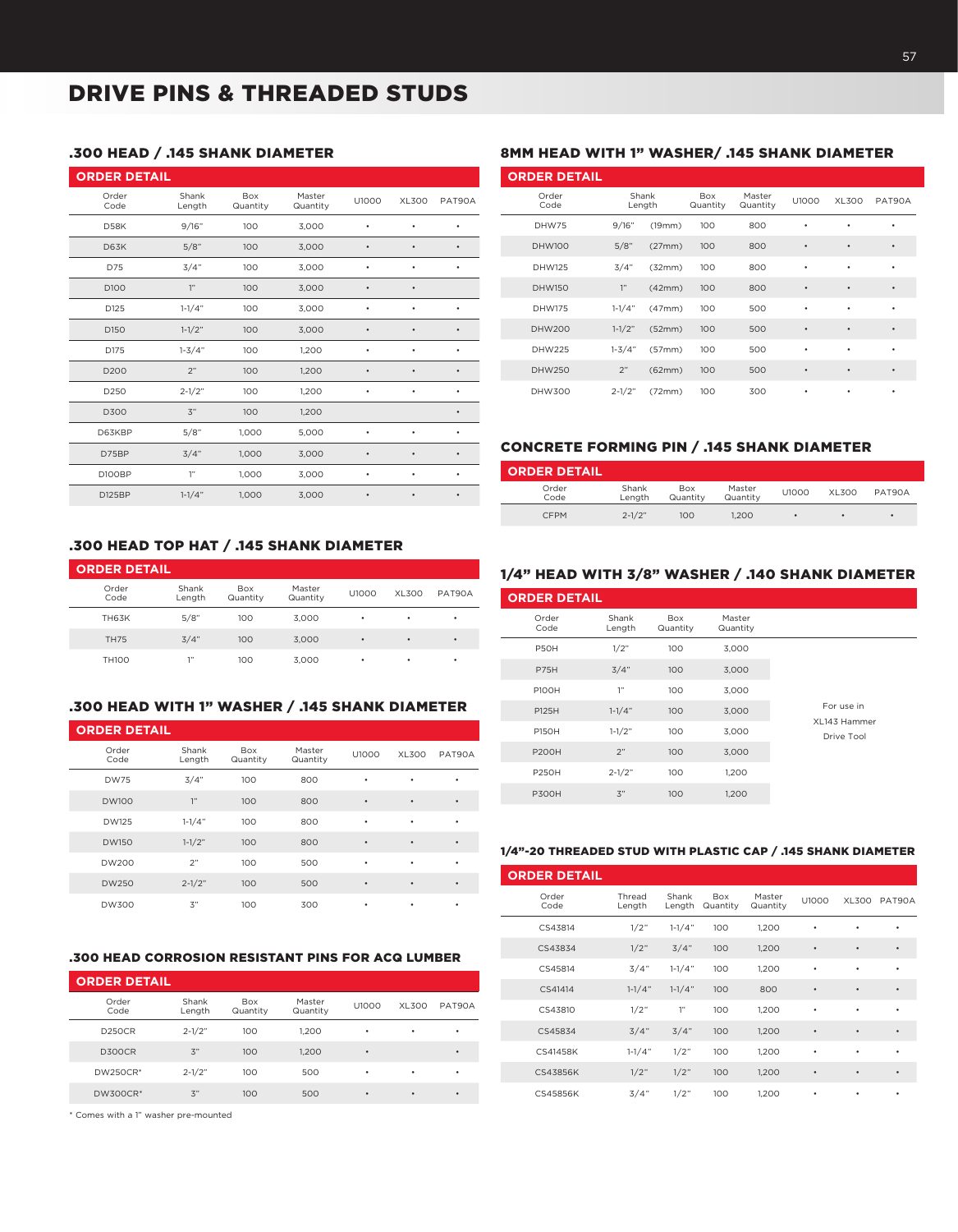# DRIVE PINS & ASSEMBLES

## 8MM DOME HEAD / .145 SHANK DIAMETER

| <b>ORDER DETAIL</b> |                 |        |                 |                    |           |              |           |
|---------------------|-----------------|--------|-----------------|--------------------|-----------|--------------|-----------|
| Order<br>Code       | Shank<br>Length |        | Box<br>Quantity | Master<br>Quantity | U1000     | <b>XL300</b> | PAT90A    |
| DH63K               | 5/8"            | (16mm) | 100             | 3,000              |           | ٠            | ٠         |
| DH75K               | 3/4"            | (19mm) | 100             | 3,000              | $\bullet$ | $\bullet$    | $\bullet$ |
| <b>DH100</b>        | 1"              | (27mm) | 100             | 3,000              | ٠         | ٠            | ٠         |
| DH125               | $1 - 3/16"$     | (32mm) | 100             | 3,000              | $\bullet$ | $\bullet$    | ٠         |
| DH150               | $1 - 9/16"$     | (42mm) | 100             | 1,200              | ٠         | ٠            | ٠         |
| <b>DH175</b>        | $1 - 3/4"$      | (47mm) | 100             | 3,000              | $\bullet$ | $\bullet$    | $\bullet$ |
| <b>DH200</b>        | 2"              | (52mm) | 100             | 1,200              | ٠         | ٠            | ٠         |
| DH225               | $2 - 3/16"$     | (57mm) | 100             | 1,200              | $\bullet$ | $\bullet$    | $\bullet$ |
| DH250               | $2 - 3/8"$      | (62mm) | 100             | 1,200              | ٠         | ٠            | ٠         |
| <b>DH300</b>        | $2 - 3/4$       | (72mm) | 100             | 1,200              |           |              | $\bullet$ |

## 8MM DOME HEAD WITH TOP HAT/ .145 SHANK DIAMETER

| <b>ORDER DETAIL</b> |                 |        |                        |                    |           |       |        |
|---------------------|-----------------|--------|------------------------|--------------------|-----------|-------|--------|
| Order<br>Code       | Shank<br>Length |        | <b>Box</b><br>Quantity | Master<br>Quantity | U1000     | XL300 | PAT90A |
| DHT63K              | 5/8"            | (16mm) | 100                    | 3.000              | ٠         | ٠     | ٠      |
| <b>DHT100</b>       | 1"              | (27mm) | 100                    | 3,000              | $\bullet$ | ٠     | ٠      |
| DHT125              | $1 - 3/16"$     | (32mm) | 100                    | 3,000              | ٠         | ٠     | ٠      |

#### .300 HEAD / .145 SHANK DIAMETER CEILING CLIP ASSEMBLY

| <b>ORDER DETAIL</b> |                 |                        |                    |       |           |        |  |  |  |  |  |
|---------------------|-----------------|------------------------|--------------------|-------|-----------|--------|--|--|--|--|--|
| Order<br>Code       | Shank<br>Length | <b>Box</b><br>Quantity | Master<br>Quantity | U1000 | XL300     | PAT90A |  |  |  |  |  |
| DCL100*             | 1"              | 100                    | 500                | ٠     | ٠         | ٠      |  |  |  |  |  |
| DCL125*             | $1 - 1/4"$      | 100                    | 500                | ٠     | $\bullet$ | ٠      |  |  |  |  |  |
| DDCL100             | 1"              | 100                    | 500                | ٠     | ٠         | ٠      |  |  |  |  |  |

\* Assembled with Top Hat

#### .300 HEAD / .145 SHANK DIAMETER CONDUIT STRAP

| <b>ORDER DETAIL</b> |                  |                 |                        |                    |           |   |              |  |  |  |
|---------------------|------------------|-----------------|------------------------|--------------------|-----------|---|--------------|--|--|--|
| Order<br>Code       | Thread<br>Lenath | Shank<br>Lenath | <b>Box</b><br>Quantity | Master<br>Quantity | U1000     |   | XL300 PAT90A |  |  |  |
| DCC50100            | 1"               | 1/2"            | 100                    | 500                | ٠         | ٠ | ٠            |  |  |  |
| DCC50125            | $1 - 1/4"$       | 1/2"            | 100                    | 800                | $\bullet$ | ٠ | ٠            |  |  |  |
| DCC75100            | 1"               | 3/4"            | 50                     | 500                | ٠         | ٠ | ٠            |  |  |  |
| <b>DCC10100</b>     | 1"               | 1/2"            | 50                     | 150                | ٠         | ٠ | ٠            |  |  |  |

#### 8MM DOME HEAD / .145 SHANK DIAMETER CEILING CLIP ASSEMBLY

| <b>ORDER DETAIL</b> |                 |                        |                    |       |           |              |
|---------------------|-----------------|------------------------|--------------------|-------|-----------|--------------|
| Order<br>Code       | Shank<br>Lenath | <b>Box</b><br>Quantity | Master<br>Quantity | U1000 |           | XL300 PAT90A |
| DHCL100             | 1"              | 100                    | 500                | ٠     | $\bullet$ | $\bullet$    |

## **ACCESSORIES**

#### CEILING CLIPS

| <b>ORDER DETAIL</b> |                    |                     |
|---------------------|--------------------|---------------------|
| Order Code          | <b>Thread Size</b> | <b>Box Quantity</b> |
| CI 1                | 7133               | 100                 |

### CONDUIT STRAPS

| <b>ORDER DETAIL</b> |                  |              |
|---------------------|------------------|--------------|
| Order Code          | Conduit Diameter | Box Quantity |
| <b>TW50</b>         | 1/2"             | 100          |
| <b>TW75</b>         | 3/4"             | 50           |
| <b>TW100</b>        | 7"               | 50           |

### COUPLINGS

| Thread Size        | <b>Box Quantity</b> |  |
|--------------------|---------------------|--|
| $1/4" - 20$        | 100                 |  |
| 1/4"-20 to 3/8"-16 | 100                 |  |
| $3/8$ "-16         | 100                 |  |
|                    |                     |  |

Order Code **Thread Size** Box Quantity

XL143 .300 HD/"D" Pins 1/4" HD/"P"Pins <sup>1</sup>

## MAINTENANCE ITEMS

| <b>ORDER DETAIL</b> |                                 |
|---------------------|---------------------------------|
| Order Code          | Description                     |
| PAT8133             | Spray Lube                      |
| PAT8134             | Safety Goggles                  |
| PAT8135             | 3/4" Cleaning Brush             |
| PAT8138             | Ear Plugs                       |
| <b>PAT8118</b>      | Tool Box (U1000, XL300, PAT90A) |
| PAT8150             | Cleaning Kit                    |
| 8142                | Stabilizer U-1000/U-2000        |

## EYE COUPLINGS

**ORDER DETAIL**

HAMMER DRIVE TOOL

| <b>ORDER DETAIL</b> |             |              |
|---------------------|-------------|--------------|
| Order Code          | Thread Size | Box Quantity |
| FM1                 | $1/4" - 20$ | 100          |